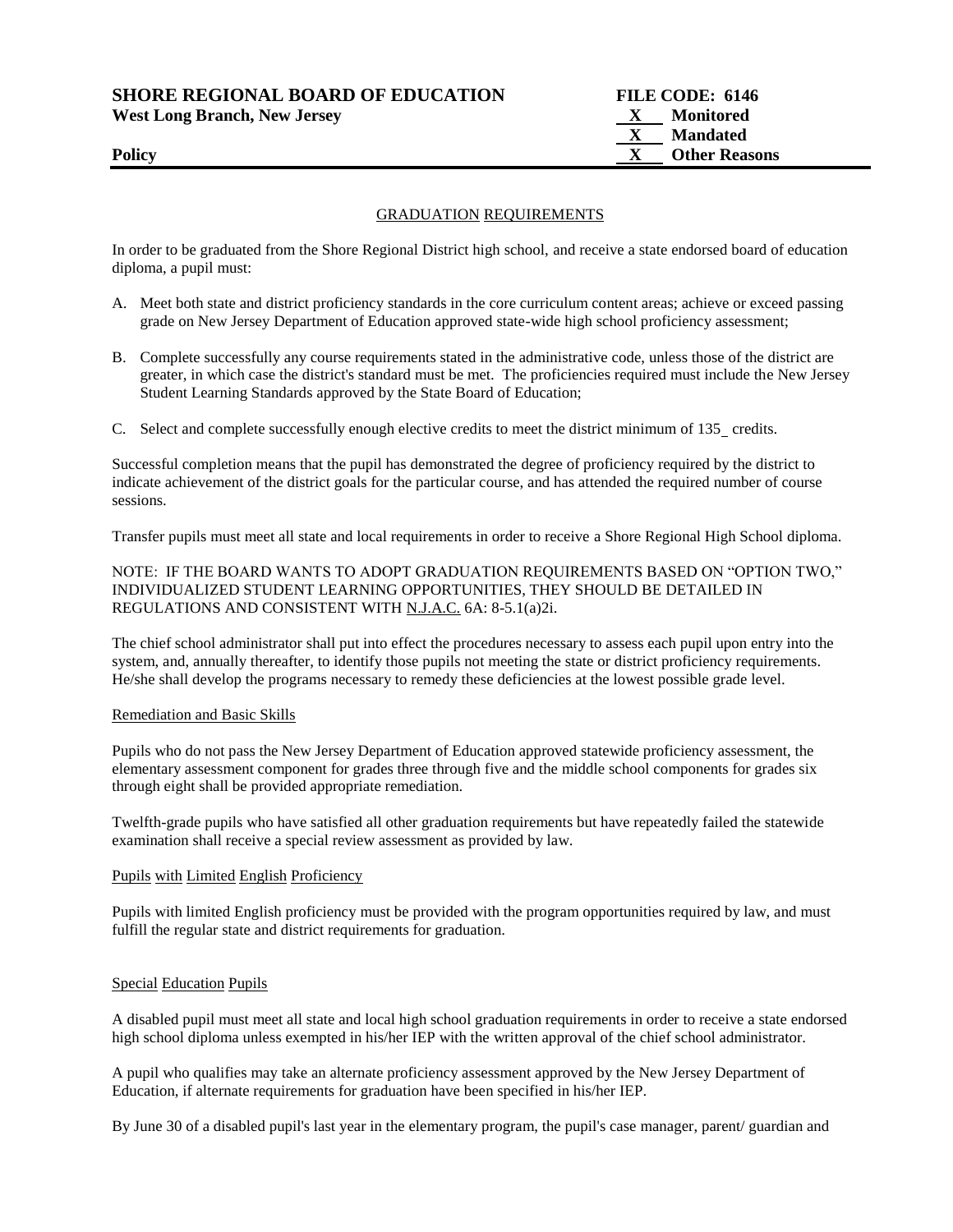teacher(s) shall meet to review the instructional guide and basic plan of the pupil's IEP in view of the transition to the secondary program. Input from appropriate staff from the secondary school shall be part of the review.

The basic plan of the IEP for the pupil exiting the elementary program will address all the elements required in the administrative code. The description of the educational program will include exemptions, if any, from regular education program options or state and local graduation requirements including the Department of Education approved statewide high school proficiency assessment, along with the rationale for the exemptions. The exemptions must be approved in writing by the chief school administrator.

Required reviews of the IEP shall continue to address graduation requirements and shall explain why the proficiencies required for graduation are not part of the IEP.

Because graduation with a state-endorsed diploma is a change of placement that requires written notice, all procedures described in the administrative code shall be followed scrupulously. Procedures shall include written notice to parents/guardians that includes a copy of procedural safeguards published by the State Department of Education and opportunity for mediation or a due process hearing.

#### **Proficiency**

In consultation with appropriate professional staff, the chief school administrator shall develop and present to the board for adoption indicators of achievement and standards of proficiency and attendance demonstrating successful completion of each course offered at every level of the high school.

The subject matter and standards of proficiency shall be articulated with the district's elementary schools and with sending elementary districts.

In accordance with law, the board of education shall have copies of this policy distributed to all ninth-grade (or otherwise entering pupils) and their parents/guardians.

They shall also be informed as to the examinations, demonstrated proficiencies, course and credit hour requirements, attendance policies, and any other state and local requirements.

Proficiency requirements for each individual course shall be given to pupils upon registering for the course.

The yearly program of studies for each pupil in the high school must be approved and signed by the parent/guardian, except in the case of 18yearold pupils.

#### Early Graduation

Pupils who have clearly demonstrated a scholastic aptitude, an unusual readiness for the world of work, a financial need, or a serious health or family concern may be considered for early graduation. Minimal graduation requirements must be completed early. Approval must be obtained from the parents/guardians and the administration.

#### Individualized Student Learning Opportunities

The board shall establish a process to approve individualized student learning opportunities that meet or exceed the New Jersey Student Learning Standards.

A. Individualized student learning opportunities areas include, but are not limited to, the following: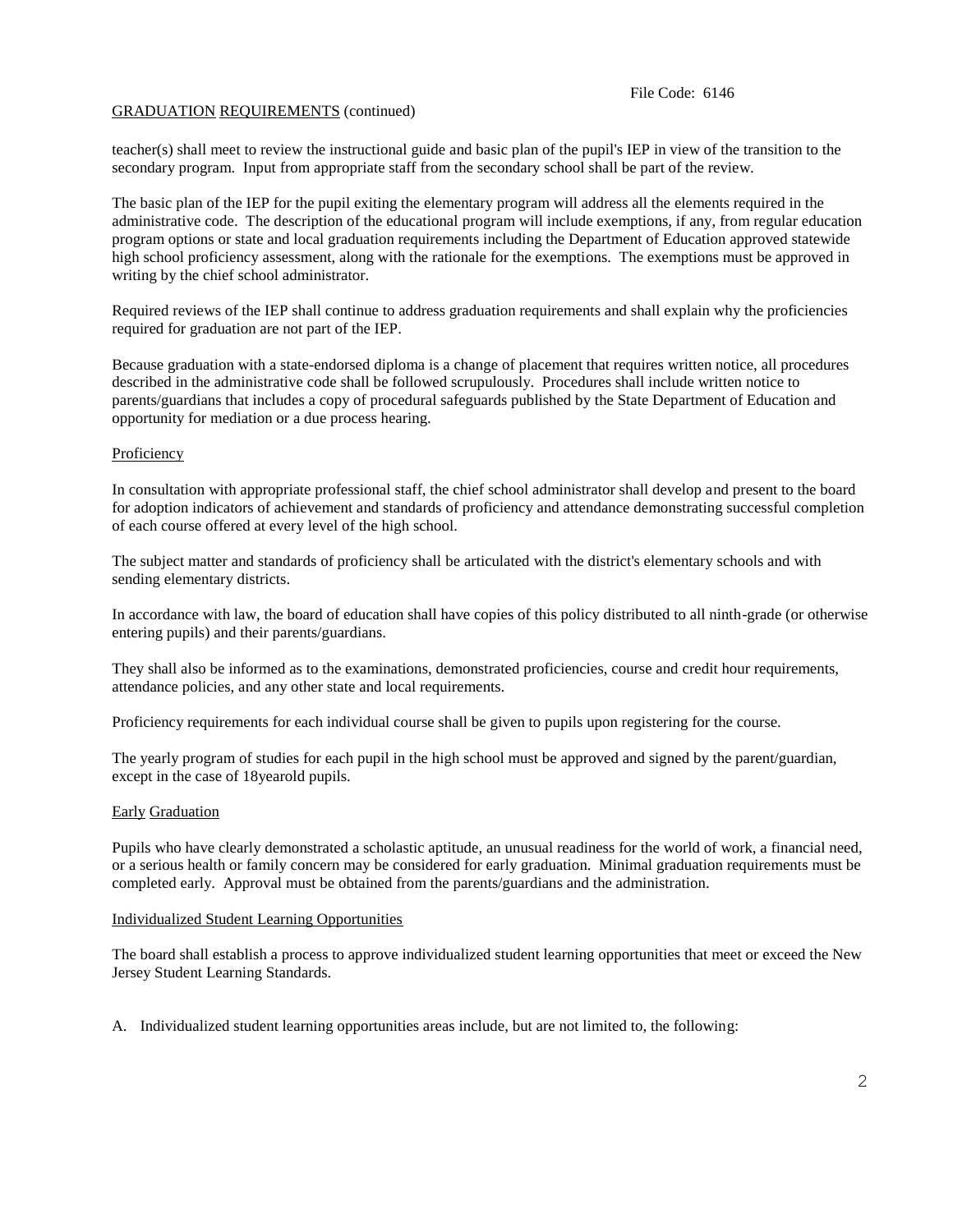- 1. Independent study;
- 2. Online learning;
- 3. Study abroad programs;
- 4. Student exchange programs; and
- 5. Structured learning experiences, including, but not limited to, work-based programs, internships, apprenticeships, and service learning experiences.
- B. Individualized student learning opportunities based upon specific instructional objectives aimed at meeting or exceeding the New Jersey Student Learning Standards shall:
	- 1. Be based on student interest and career goals as reflected in the Personalized Student Learning Plans;
	- 2. Include demonstration of student competency;
	- 3. Be on file in the school district and subject to review by the Commissioner or his or her designee.

To earn credit toward high school graduation for individualized student learning opportunities, the student shall successfully complete assessments that verify student achievement in meeting or exceeding the New Jersey Student Learning Standards at the high school level. Achievement may be verified by assessments including standards achieved by means of the individualized student learning opportunities. Such programs or assessments may occur all or in part prior to a student's high school enrollment.

No assessments administered shall preclude or exempt student participation in applicable Statewide assessments at grades three through 12.

#### Pupil Enrollment in College Courses– Option 2

The board shall make reasonable efforts to develop articulation agreements with New Jersey colleges and universities to facilitate the delivery of college credit courses to qualified pupils.

The board shall establish a process to approve post-secondary learning opportunities that may consist of Advanced Placement (AP) courses, College-Level Examination Program (CLEP), or concurrent/dual enrollment at accredited higher education institutions. Students shall receive credit for successful completion of an approved, accredited college course that assures achievement of knowledge and skills that meets or exceeds the New Jersey Student Learning Standards.

The board shall determine eligibility requirements for these pupils and monitor the quality of the courses offered and college faculty who teach the courses.

#### Reporting and Monitoring

The chief school administrator shall report annually at a public meeting, not later than September 30, to the board and to the commissioner:

- A. The total number of students graduated in the aggregate and disaggregated according to subgroups described in federal law;
- B. The number of students graduated under the who took a New Jersey Department of Education approved alternate high school proficiency assessment;
- C. The number of students receiving state endorsed high school diplomas as a result of meeting any alternate requirements for graduation as specified in their IEP's;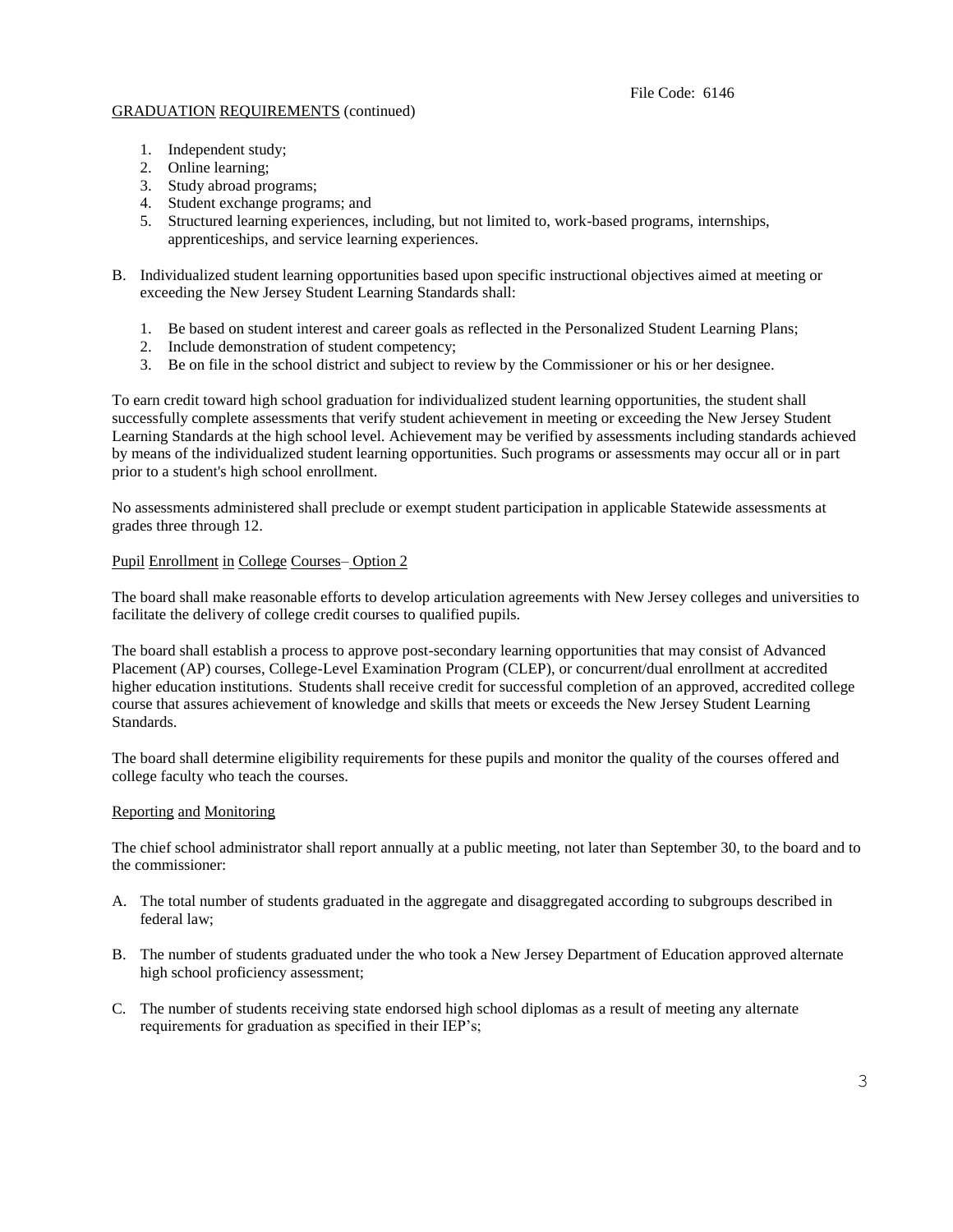- D. The total number of students denied graduation from the  $12<sup>th</sup>$  grade class;
- E. The number of students denied graduation from the 12<sup>th</sup> grade class solely because of failure to pass the New Jersey Department of Education approved statewide high school proficiency assessment or alternative high school assessment, based on the provisions of administrative code.

This information shall be reported to the board at a public meeting prior to the date prescribed by law.

The board shall review this policy annually and shall adopt all regulations required by law.

| Adopted:             | July 26, 2012                   |
|----------------------|---------------------------------|
| NJSBA Review/Update: | November 13, 2014               |
| Readopted:           | November 20, 2014, May 25, 2017 |

#### Key Words

High School Graduation, Early Warning Test, HSPT, Graduation, Graduation Requirements, Option 2

| <b>Legal References:</b> | N.J.S.A. 18A:425                     | Prescribing minimum courses of study for public schools;<br>approval of courses of study                                                   |
|--------------------------|--------------------------------------|--------------------------------------------------------------------------------------------------------------------------------------------|
|                          | N.J.S.A. 18A:7C1                     | Commissioner of education to develop a program of standards<br>and guidelines                                                              |
|                          | N.J.S.A. 18A:7C2                     | Boards of education; establishment of standards                                                                                            |
|                          | N.J.S.A. 18A:7C4.1                   | Operation Recognition; purpose; eligibility; application<br>procedure                                                                      |
|                          | N.J.S.A. 18A:7C-5.1                  | Boards of education prohibited from excluding students from<br>graduation ceremony or from obtaining yearbook for inability to<br>pay fees |
|                          | N.J.S.A. 18A:7F-46                   | Review, update of the CCCS, Educational Adequacy Report                                                                                    |
|                          | N.J.S.A. 18A:33-1                    | District to furnish suitable facilities; adoption of courses of study                                                                      |
|                          | N.J.S.A. 18A:35-1 et seq.            | Curriculum and courses                                                                                                                     |
|                          | N.J.S.A. 18A:35-14.9                 | Pupil promotion and remediation; policies and procedures                                                                                   |
|                          | N.J.S.A. 18A:3617                    | Credit of seniors in active military and naval service, etc.                                                                               |
|                          | N.J.A.C. 6A:81.1 et seq.             | <b>Standards and Assessment</b>                                                                                                            |
|                          | See particularly:                    |                                                                                                                                            |
|                          | $N.J.A.C. 6A:8-1.2,-2.1,-3.1,$       |                                                                                                                                            |
|                          | $-3.3, -4.1, -4.2, -4.3, -5.1, -5.2$ |                                                                                                                                            |
|                          | N.J.A.C. 6A:13-1.1 et seq.           | Programs and practices to support student achievement                                                                                      |
|                          | N.J.A.C. 6A:14-3.7                   | Individualized education program                                                                                                           |
|                          | N.J.A.C. 6A:14-4.11                  | Graduation                                                                                                                                 |
|                          | N.J.A.C. 6A:15-1.11                  | Graduation requirements for English Language Learners                                                                                      |
|                          | N.J.A.C. 6A:20-2.4                   | Graduation (adult education programs)                                                                                                      |
|                          | N.J.A.C. 6A:23A-9.5                  | Commissioner to ensure achievement of the New Jersey Student<br>Learning Standards                                                         |
|                          | N.J.A.C. 6A:30-1.1et seq.            | Evaluation of the Performance of School Districts                                                                                          |
|                          | N.J.A.C. 6A:33-1.1 et seq.           | School turnaround and improvement                                                                                                          |
|                          |                                      |                                                                                                                                            |

The Department of Education Website,<http://www.nj.gov/njded/assessment/> (Lists the state assessment components)

Every Student Succeeds Act of 2015, Pub.L. 114-95, 20 U.S.C.A. 6301 et seq.